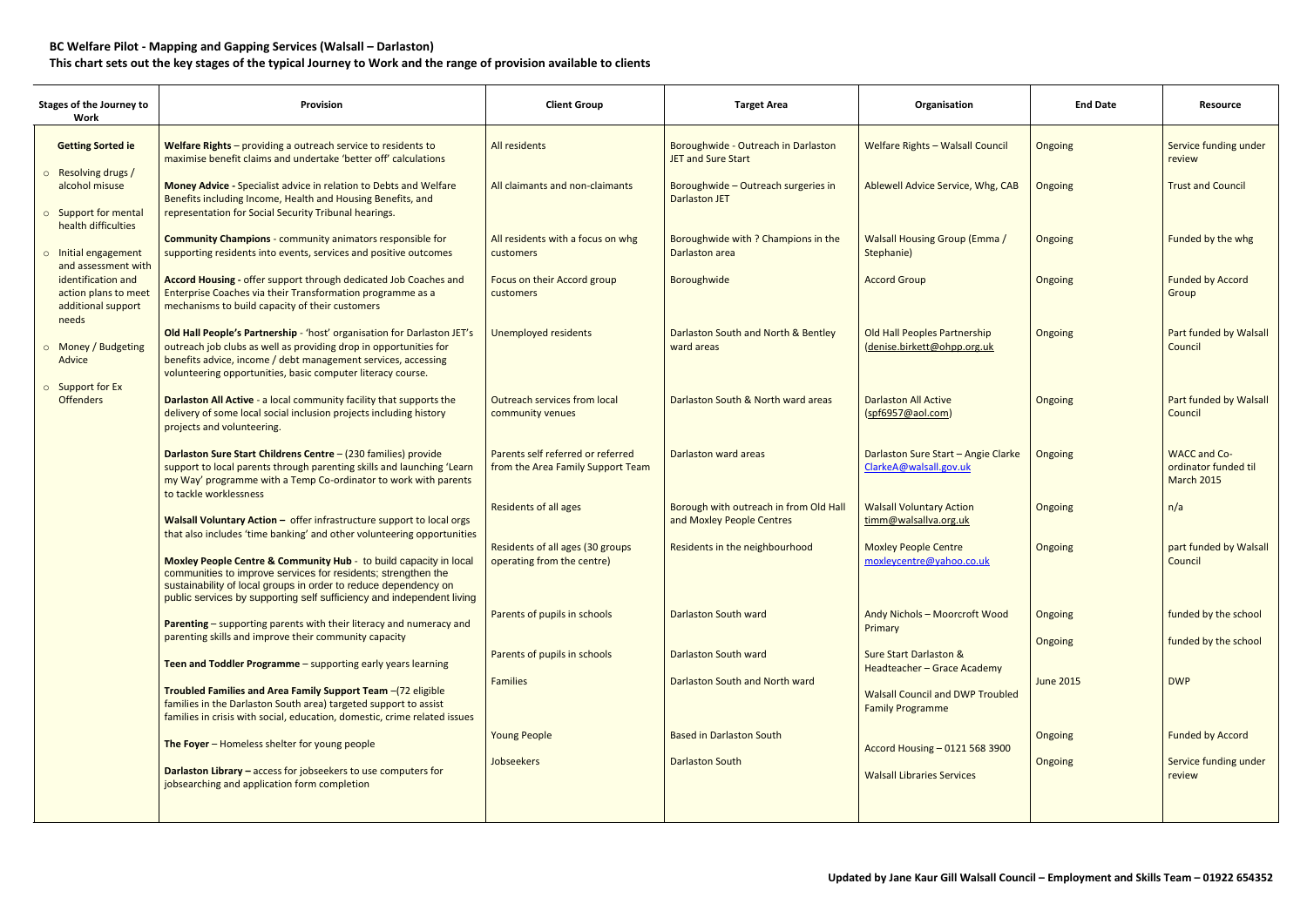| <b>Getting Started ie</b><br>o Advice and Guidance<br>o Initial engagement<br>including outreach | Darlaston JET - a multi-agency 'one stop shop' employment, skills and<br>training advice service. The services support residents from all over<br>the borough with specialist support and advice to residents. Move<br>clients towards work readiness and sustainable employment through<br>mentoring, training, tailored support and access to employment<br>opportunities | All claimants and non-claimants                          | Darlaston South, Darlaston North,<br>Willenhall, Pleck & Palfrey         | Steps to Work Ltd                                                                  | <b>Nov 2015</b> | Submitting a bid to Big<br>Lottery and Area<br>Partnerships. |
|--------------------------------------------------------------------------------------------------|-----------------------------------------------------------------------------------------------------------------------------------------------------------------------------------------------------------------------------------------------------------------------------------------------------------------------------------------------------------------------------|----------------------------------------------------------|--------------------------------------------------------------------------|------------------------------------------------------------------------------------|-----------------|--------------------------------------------------------------|
| o Personal<br>development and<br>confidence building                                             | Moxley Work Clubs (Wed / Fri AM) - a network of locally led,<br>community based support for unemployed residents (20 Work Clubs<br>covering all areas within Walsall). A Community based support for<br>unemployed residents from the Moxley and Darlaston ward area                                                                                                        | All residents in the area                                | Moxley                                                                   | Moxley People Centre in<br>partnership with Steps Work<br>moxleycentre@yahoo.co.uk | <b>Nov 2015</b> | Dependent on<br>sustainability of<br><b>Darlaston JET</b>    |
| o Advice and guidance<br>resulting in action<br>plans including<br>careers interviews            | Innovation Works @ Rubery Owen - furniture recycling scheme,<br>training facilities, enterprise start up units available.                                                                                                                                                                                                                                                   | Partners & residents in the area                         | <b>Darlaston</b>                                                         | Accord - Enquiries@innovation-<br>works.org.uk                                     | Ongoing         |                                                              |
| and reviews<br>o Literacy, language                                                              | Walsall Works - supporting young people into apprenticeships and<br>pre-apprenticeships and other positive outcomes                                                                                                                                                                                                                                                         | 16-25 year olds                                          | Boroughwide with a focus no target<br>wards with high youth unemployment | Walsall Works - Walsall Council                                                    | 31 March 2018   | Seeking sustainability<br>funding for subsidies              |
| and numeracy                                                                                     |                                                                                                                                                                                                                                                                                                                                                                             |                                                          |                                                                          |                                                                                    |                 |                                                              |
| <b>Becoming More</b><br>Employable ie                                                            | Darlaston JET - a multi-agency 'one stop shop' employment, skills and<br>training advice service. The services support residents from all over<br>the borough with specialist support and advice to residents. Move                                                                                                                                                         | All claimants and non-claimants                          | Darlaston South, Darlaston North,<br>Willenhall, Pleck & Palfrey         | Steps to Work Ltd                                                                  | <b>Nov 2015</b> | Submitting a bid to Big<br>Lottery and Area<br>Partnerships. |
| o Personal/<br><b>Vocational skills</b>                                                          | clients towards work readiness and sustainable employment through<br>mentoring, training, tailored support and access to employment<br>opportunities (Darlaston JET, Bloxwich Work on the Horizons WOTH)                                                                                                                                                                    |                                                          |                                                                          |                                                                                    |                 |                                                              |
| o Careers advice and<br>job seeking skills                                                       | Moxley Work Clubs (Wed AM) - a network of locally led, community<br>based support for unemployed residents (20 Work Clubs covering all                                                                                                                                                                                                                                      | All residents in the area                                | Moxley                                                                   | Moxley People Centre in<br>partnership with Steps Work                             | <b>Nov 2015</b> | Dependent on<br>sustainability of                            |
| o Volunteering                                                                                   | areas within Walsall). A Community based support for unemployed<br>residents from the Moxley and Darlaston ward area                                                                                                                                                                                                                                                        |                                                          |                                                                          |                                                                                    |                 | <b>Darlaston JET</b>                                         |
| o Pre-recruitment<br>training<br>o Benefits advice                                               | Old Hall People's Partnership - a pilot project to provide<br>employability assistance to those residents with a disability and / or of<br>50 years+                                                                                                                                                                                                                        | Residents with a disability or those<br>with who are 50+ | Darlaston North South and Bentley                                        | Old Hall Peoples Partnership                                                       | Dec 2014        | Funding for a pilot                                          |
| o Literacy, language<br>and numeracy                                                             |                                                                                                                                                                                                                                                                                                                                                                             |                                                          |                                                                          |                                                                                    |                 |                                                              |
| <b>Getting into Work ie</b>                                                                      |                                                                                                                                                                                                                                                                                                                                                                             |                                                          |                                                                          |                                                                                    |                 |                                                              |
| o Advice and Guidance                                                                            | Darlaston JET - a multi-agency 'one stop shop' employment, skills and<br>training advice service. The services support residents from all over<br>the borough with specialist support and advice to residents. Move                                                                                                                                                         | All claimants and non-claimants                          | Darlaston South, Darlaston North,<br>Willenhall, Pleck & Palfrey         | <b>Steps to Work Ltd</b>                                                           | <b>Nov 2015</b> | Submitting a bid to Big<br>Lottery and Area<br>Partnerships. |
| o Recruitment                                                                                    | clients towards work readiness and sustainable employment through<br>mentoring, training, tailored support and access to employment                                                                                                                                                                                                                                         |                                                          |                                                                          |                                                                                    |                 |                                                              |
| o Job placements                                                                                 | opportunities (Darlaston JET, Bloxwich Work on the Horizons WOTH)                                                                                                                                                                                                                                                                                                           |                                                          |                                                                          |                                                                                    |                 |                                                              |
| $\circ$ Work experience /<br>trials                                                              | Moxley Work Clubs (Wed AM) - a network of locally led, community<br>based support for unemployed residents (20 Work Clubs covering all<br>areas within Walsall). A Community based support for unemployed                                                                                                                                                                   | All residents 16+                                        | Moxley                                                                   | Moxley People Centre in<br>partnership with Steps Work                             | <b>Nov 2015</b> | Dependent on<br>sustainability of<br><b>Darlaston JET</b>    |
| o Apprenticeships                                                                                | residents from the Moxley and Darlaston ward area                                                                                                                                                                                                                                                                                                                           |                                                          |                                                                          |                                                                                    |                 |                                                              |
| <b>Getting a Business ie</b>                                                                     | <b>Enterprise Tree - supporting individuals with developing their</b><br>business ideas ie access to finance, business planning, accounts, VAT                                                                                                                                                                                                                              | All residents 16+                                        | Boroughwide                                                              | Enterprise Tree - Blakenall                                                        | Ongoing         | Subject to funding                                           |
| o Enterprise Skills                                                                              | <b>Enterprise Coaches</b> - support to clients with business advice and                                                                                                                                                                                                                                                                                                     | All Accord residents post 16+                            | Boroughwide                                                              | Caldmore Accord                                                                    | Ongoing         | <b>Transformation Prog</b>                                   |
| <b>Business Start up</b>                                                                         | planning in order to build capacity of tenants                                                                                                                                                                                                                                                                                                                              |                                                          |                                                                          |                                                                                    |                 |                                                              |
|                                                                                                  |                                                                                                                                                                                                                                                                                                                                                                             |                                                          |                                                                          |                                                                                    |                 |                                                              |